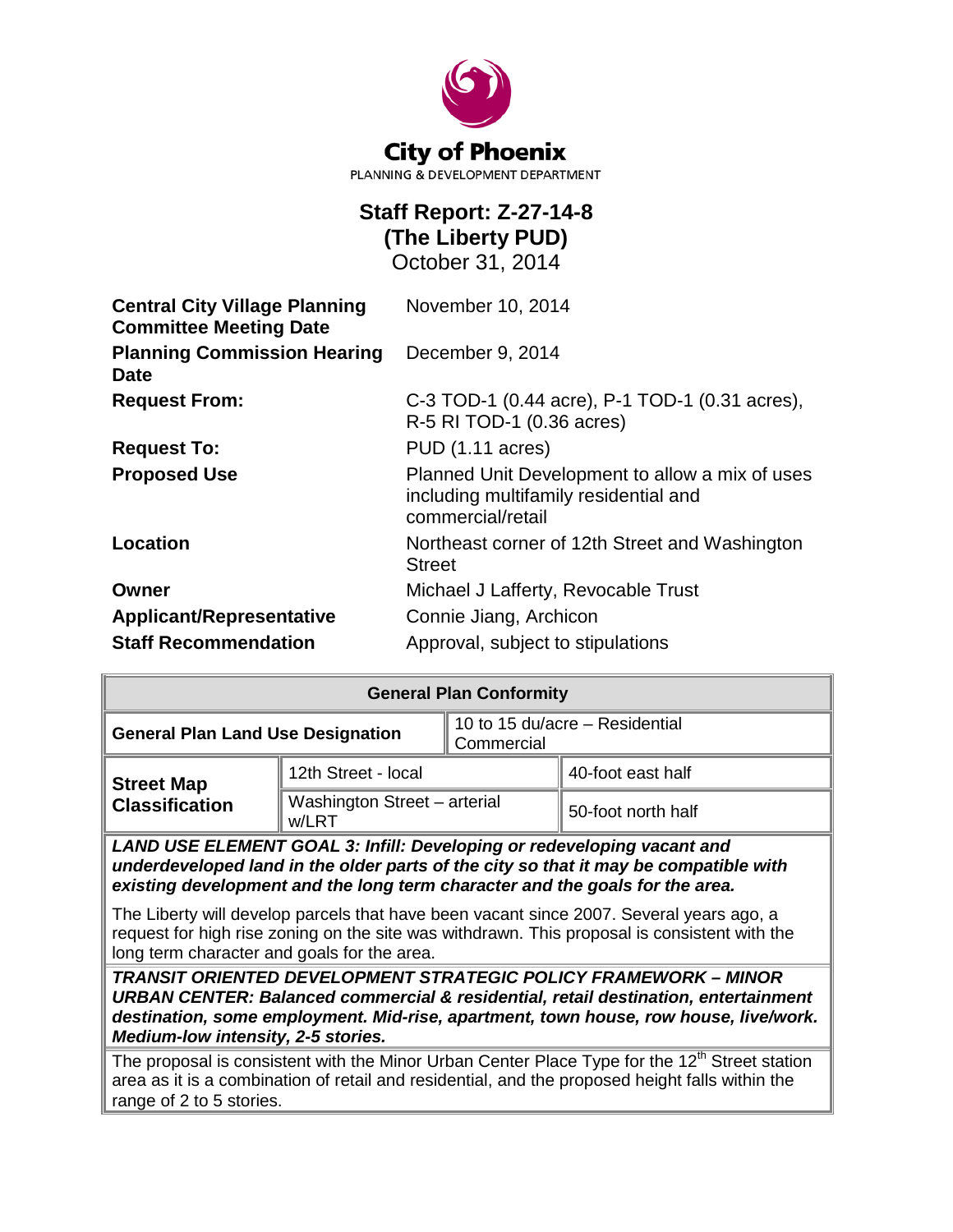Staff Report: Z-27-14-8 The Liberty PUD October 31, 2014 Page 2 of 7

#### **Area Plans**

Eastlake Garfield Transit Oriented Development District Plan (draft). Addressed in Background item 3 below.

Eastlake Park Neighborhood Plan – Consistent. See discussion in Background item 4 below.

#### **BACKGROUND**

1. The approximately 1.11 acre site is located at the northeast corner of 12th Street and Washington Street in the Eastlake Park neighborhood. The site consists of

one parcel with frontage on Washington Street and another, larger parcel to the north, across the alley on Adams Street. The site is located across from the westbound  $12<sup>th</sup>$  Street light rail station. The PUD proposes to develop a four story, mixed use building on Washington Street and surface parking on the parcel to the north. Approval of this PUD will serve to allow the site to develop with 13 residential units, including a 3 bedroom executive unit on the third and fourth floors, 12 studio units ranging from 490 to 600 square feet, and ground floor retail.

The parking area will be accessed from  $12<sup>th</sup>$ Street, minimizing the impacts to the residential properties on Adams Street. The northern portion of the lot will accommodate parking for the retail/restaurant uses and the southern portion of the lot will be for the building's residents.

Refuse collection and the loading area are adjacent to the alley along the southern portion of the parking lot.



2. The subject site has been vacant since 2007. A zoning case (Z-52-07) was considered for a request to rezone the site to C-2 with a High Rise overlay. The proposal envisioned abandoning the alley between the parcels and developing an eight story building with 100 condominium units and retail space on the ground floor. The request was withdrawn before it was heard by the City Council.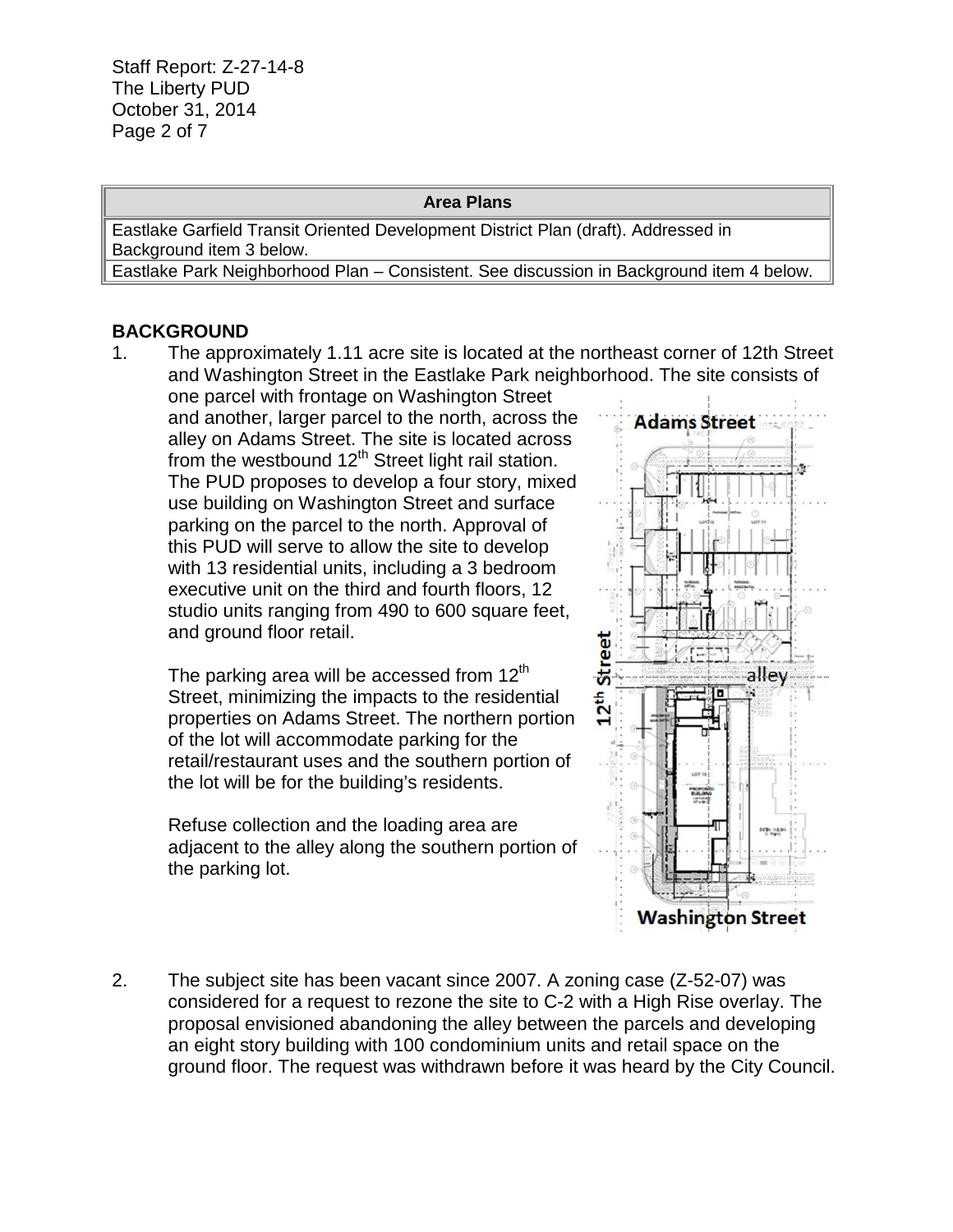Staff Report: Z-27-14-8 The Liberty PUD October 31, 2014 Page 3 of 7

3. The site is located within the Eastlake Garfield Transit Oriented Development District. The conceptual regulating map for the area around the  $12<sup>th</sup>$  Street light rail station identifies desired transect zoning districts within the Walkable Urban Code. The Walkable Urban Code is currently in draft form and upon adoption, work will be done with property owners to rezone properties based on the

recommendations of the conceptual regulating map. The subject site is shown on<br>the conceptual map with a the conceptual map with a transect designation of T5:5. In order to achieve the desired residential density with the current zoning code on the property with the Washington Street frontage, the applicant would have had to have asked for a High Rise (HR) overlay. The HR overlay allows a density of approximately 96 units an acre. The Transit Oriented Development Strategic Policy Framework for the 12<sup>th</sup> Street light rail station area does not support



*Subject site on the conceptual regulating map within the draft Eastlake Garfield Transit Oriented Development District Plan.* 

an HR overlay. The applicant decided to utilize the Planned Unit Development rezoning mechanism to write a zoning document which mirrors the provisions of the draft Walkable Urban Code which is planned for implementation in this area in 2015.

- 4. The proposal is consistent with these objectives of the Eastlake Park Neighborhood Plan:
	- promoting compatible land uses within and around the area;
	- encouraging the redevelopment of underutilized, vacant and cleared properties;
	- promoting the development and retention of decent, safe and affordable housing in the area;
	- encouraging a variety of services and retail establishments;
	- encouraging appropriate commercial uses along the major thoroughfares
	- encouraging development which will prevent the reoccurrence of blighted conditions;
	- maximizing opportunities to create a safe and pleasing environment;
	- encouraging and promoting an upgraded visual image of the area.
- 5. The Washington Street frontage for this property has a detached sidewalk. A storm sewer exists under the area between the back of curb and the sidewalk. The storm sewer precludes the planting of shade trees in this location which affects the ability to shade the sidewalk with landscaping. Conflicts between the proposed landscaping shade standards and any public utilities/infrastructure, should allow for placement of a shade structure rather than a tree.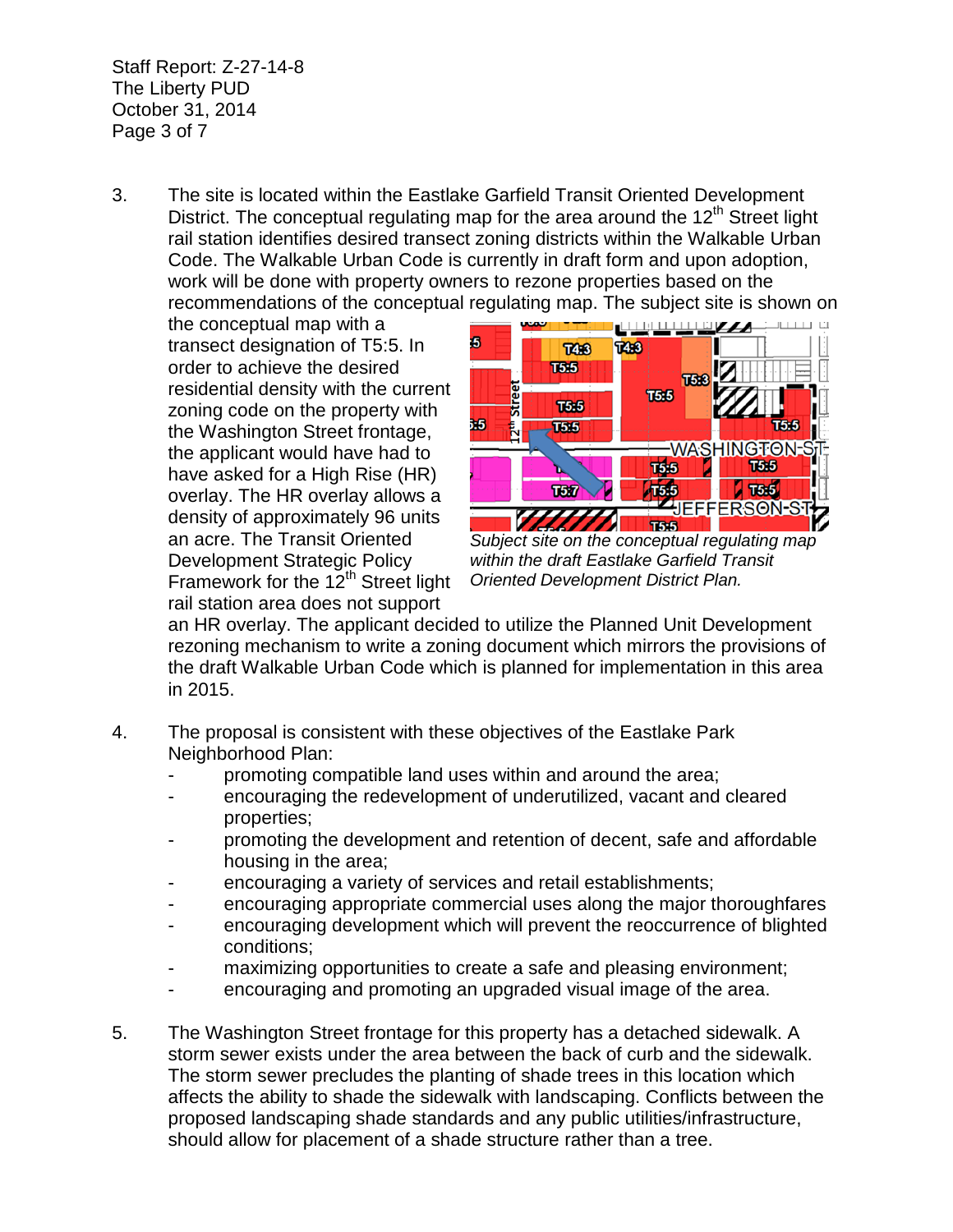Staff Report: Z-27-14-8 The Liberty PUD October 31, 2014 Page 4 of 7

#### **PLANNED UNIT DEVELOPMENT**

6. The PUD zoning category allows an applicant to propose uses, development standards and design guidelines for the site. The PUD category allows an applicant to develop standards that respond to the surrounding environment better than conventional zoning districts allow. PUD parcels are zoned with standards specifically crafted and tailored for those sites. The PUD zoning category specifically defines such things as height, uses, setbacks and boundaries. Major deviation from the approved PUD standard is considered to be a major amendment and, as such, will follow the rezoning and public hearing approval process for a rezoning request.

#### **DEVELOPMENT STANDARDS & GUIDELINES**

7. Below is a summary of the proposed standards for the subject site, as described in the PUD hearing draft narrative date stamped October 31, 2014.

**Land Use Standards** – The proposal is for an approximately 1.11 acre vacant site to develop with a four story mixed use building with restaurant/retail space on the ground floor, and residential on the upper floors. Uses allowed encompass those typically associated with a mixed use district such as residential, assembly, retail, lodging, health and support services, offices, and services. Conditional uses are associated with motor vehicle uses, outdoor entertainment and storage.

**Development Standards –** The Liberty development standards and guidelines are consistent with the vision for walkability in the light rail station area.

- Building setbacks are reduced and allowable lot coverage is increased to allow placement of structures closer to property lines, more in keeping with the historic commercial development pattern on Washington Street.
- Building height is a maximum of 60 feet which is consistent with the adopted General Plan place type of Minor Urban Center.

**Landscape Standards –**Trees on site will be a mix of 2- and 3-inch caliper and selected from the tree species matrix. Landscaping will be provided on all perimeters depending on building setbacks.

**Shade Standards –** A minimum of 75% of public sidewalks will be shaded by a combination of shade trees (at full maturity), buildings and/or structures.

**Sustainability Guidelines –** The developer is encouraged to incorporate current Leadership in Energy and Environmental Design (LEED) standards for New Commercial construction.

**Bicycle Parking –** Parking is established with separate standards for residential uses and dining and drinking establishments.

**Signs –** Signage standards are appropriate to a site adjacent to the light rail transit system.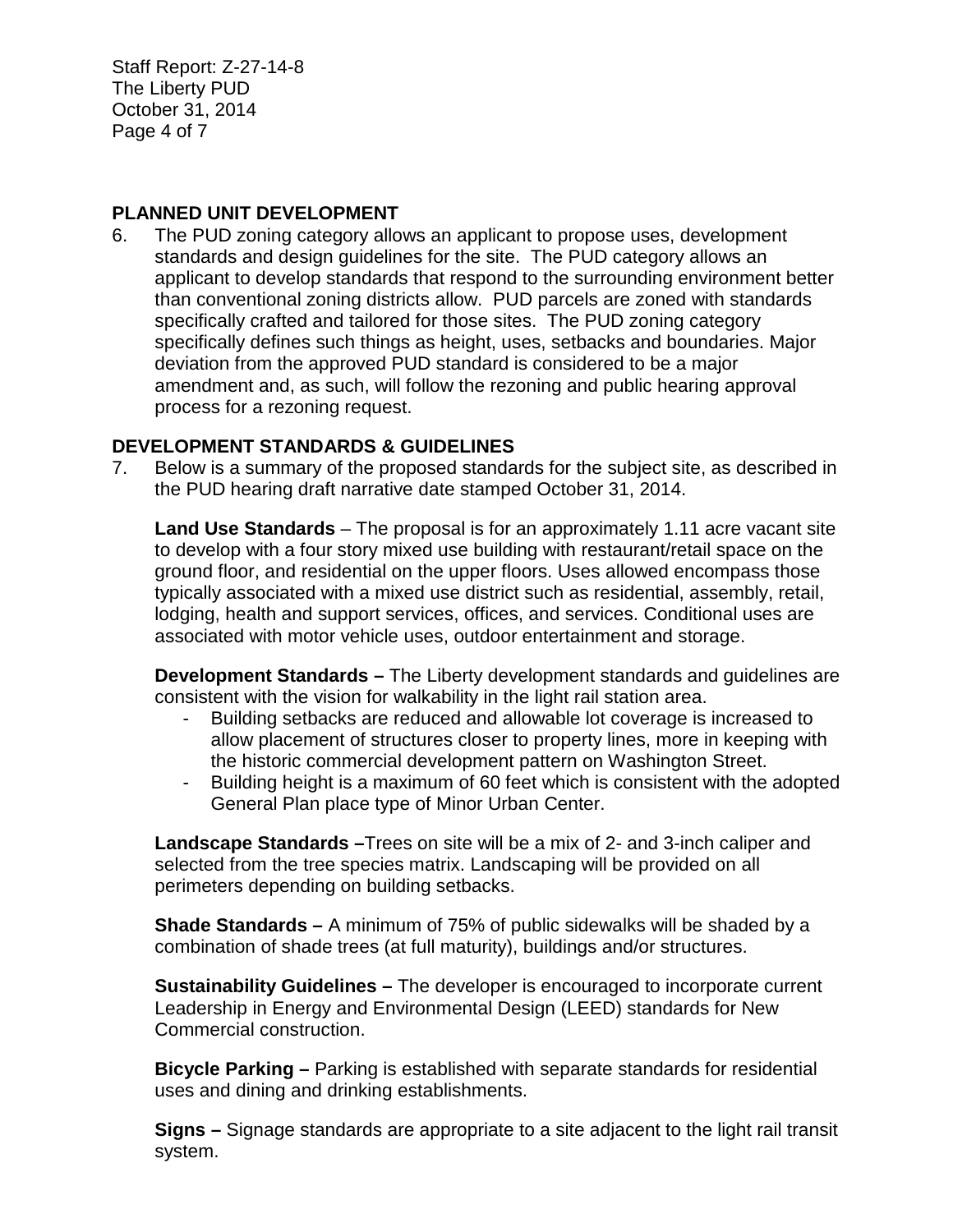Staff Report: Z-27-14-8 The Liberty PUD October 31, 2014 Page 5 of 7

### **GENERAL COMMENTS**

- 8. Off-site street improvements (sidewalks, curb ramps and driveways) will need to meet current ADA guidelines.
- 9. *Aviation -* The Aviation Department has provided comments regarding this request. The property is in the Public Airport Disclosure area. This area may be subject to overflights of aircraft operating at the Airport. People are often irritated by repeated overflights regardless of the actual sound level at the overflight site. Therefore, a Notice to Prospective Purchasers, which follows policy regarding properties in the City of Phoenix underlying the flight patterns of Phoenix Sky Harbor International Airport, is required.
- 10. The Planned Unit Development only modifies zoning ordinance regulations and does not modify other city codes or requirements. The Liberty PUD submittal follows City of Phoenix processes.
- 11. Development and use of the site is subject to all applicable codes and ordinances. Zoning approval does not negate other ordinance requirements. Zoning adjustments, abandonments or other formal actions may also be required.

## **Findings**

- 1. The request is consistent with the General Plan land use designation of Commercial for the mixed use portion. The request is not consistent with the designation of Higher density attached townhouses, condos or apartments, 10 to 15 du/acre for the surface parking area, however due to the site size a General Plan Amendment is not required.
- 2. This proposal will allow development consistent with the Minor Urban Center place type in the General Plan.
- 3. This proposal is generally consistent with and will further the goals of the draft Eastlake Garfield Transit Oriented Development District Plan and the Eastlake Neighborhood Plan.

### **Stipulations**

1. An updated Development Narrative for The Liberty PUD reflecting the changes approved through this request shall be submitted to the Planning and Development Department within 30 days of City Council approval of this request. The updated Development Narrative shall be consistent with Development Narrative date stamped October 31, 2014, as modified by the following stipulations: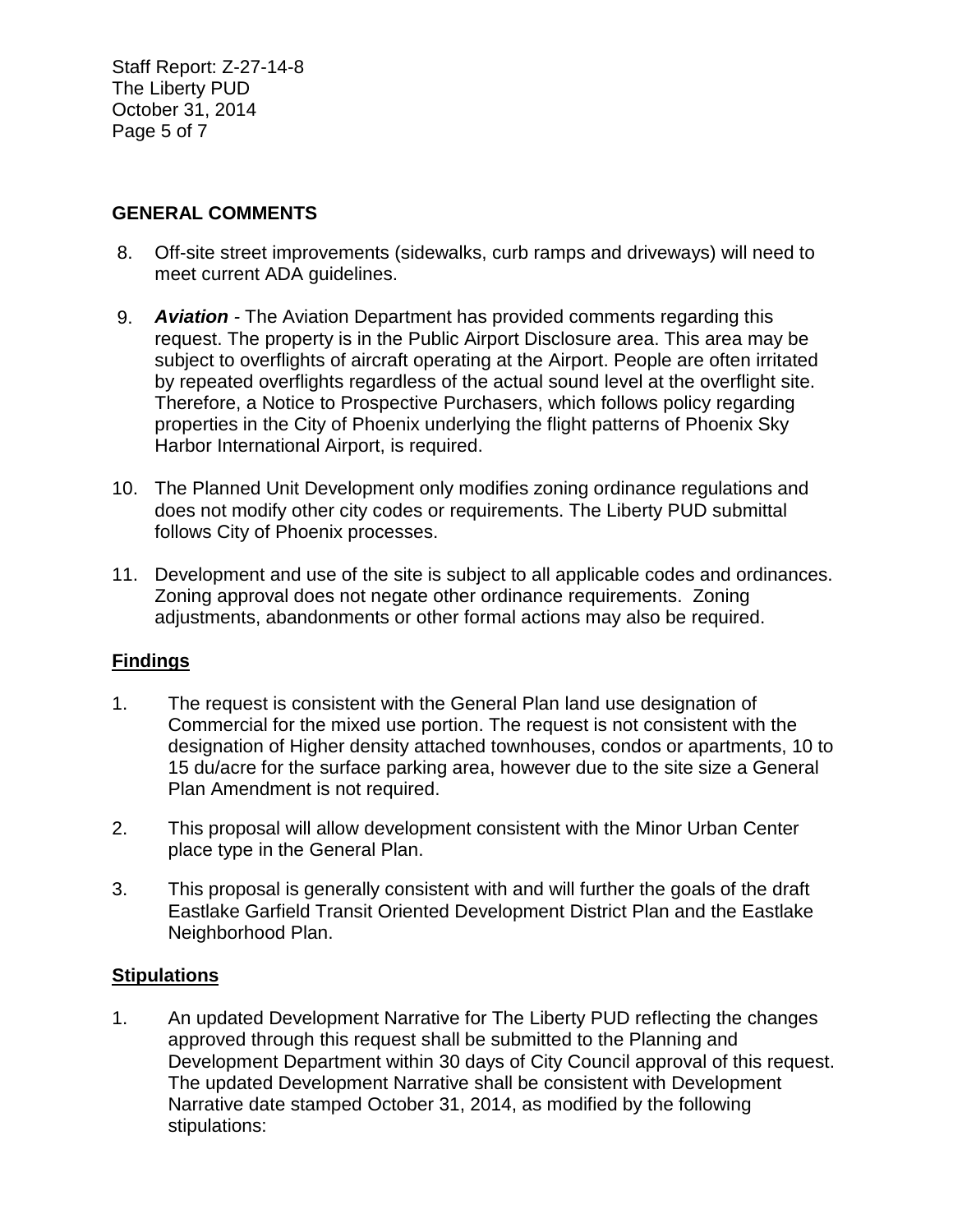Staff Report: Z-27-14-8 The Liberty PUD October 31, 2014 Page 6 of 7

The Development Narrative shall be amended to reflect these changes:

- a. Amend Section F. List of Uses under the heading Industrial, Manufacturing, and Assembly Uses to delete: Building Materials, Contractor's Yards, and Outdoor Storage.
- b. Amend Section F. List of Uses under the heading Storage and Wholesaling Uses to delete: Self Service Storage Facility and Storage/Warehousing (indoor).
- c. Insert this paragraph below the section title Section G. Development Standards Table – Buildings & Structures:

Unless specifically modified by the text below, all standards of applicable areas of the City of Phoenix Zoning Ordinance shall apply to this PUD. Where different standards (more or less restrictive) are specified below, these standards shall prevail over the standards in the Ordinance.

- d. The below language shall be added as a preamble statement on a blank page prior to the Table of Contents within the Development Narrative. This additional language and any modifications to the narrative made through the public hearing process shall be completed and a final written PUD Development Narrative and electronic PUD Development Narrative shall be submitted within 30 days of final City Council approval.
	- i). A Planned Unit Development (PUD) is intended to be a stand-alone document of zoning regulations for a particular project. Provisions not specifically regulated by the PUD are governed by the zoning ordinance. A PUD may include substantial background information to help illustrate the intent of the development. The purpose and intent statements are not requirements that will be enforced by the City. The PUD only modifies zoning ordinance regulations and does not modify other City Codes or requirements. Additional public hearings may be necessary such as but not limited to right-of-way abandonments.
- e. Section J, Wall Mural Sign, replace "square feet" with "linear feet".
- 2. The developer shall construct all streets adjacent to the development with paving, curb, gutter, sidewalk, curb ramps, streetlights, landscaping and other incidentals as per plans approved by the Planning and Development Department. All improvements shall comply with all ADA accessibility standards.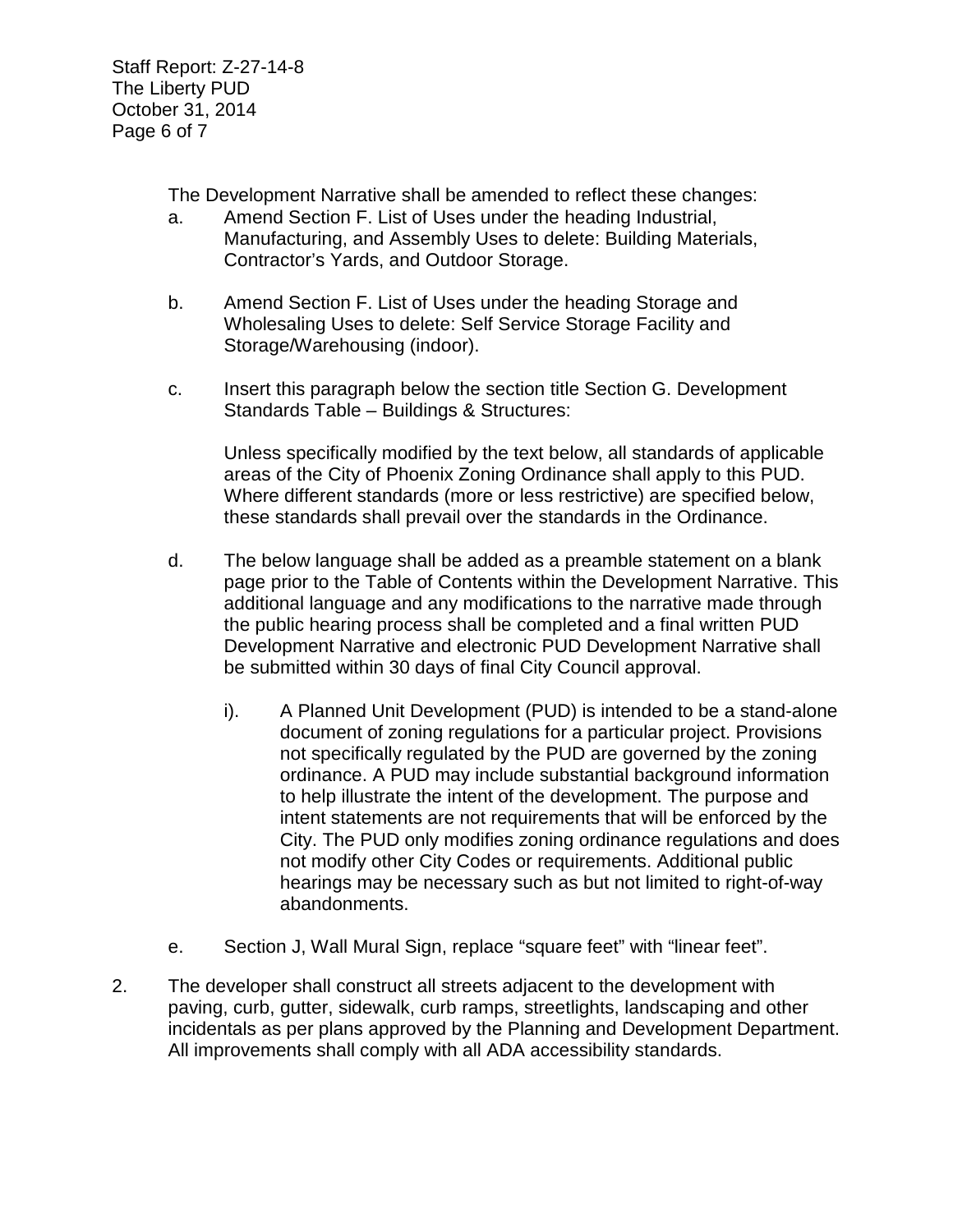Staff Report: Z-27-14-8 The Liberty PUD October 31, 2014 Page 7 of 7

3. The property owner shall record a Notice to Prospective Purchasers of Proximity to Airport in order to disclose the existence, and operational characteristics of Phoenix Sky Harbor International Airport to future owners or tenants of the property.

#### **Writer**

K. Coles 10/29/14

### **Attachments**

Sketch Map Aerial Site Plan **Elevations** The Liberty PUD Development Narrative date stamped October 31, 2014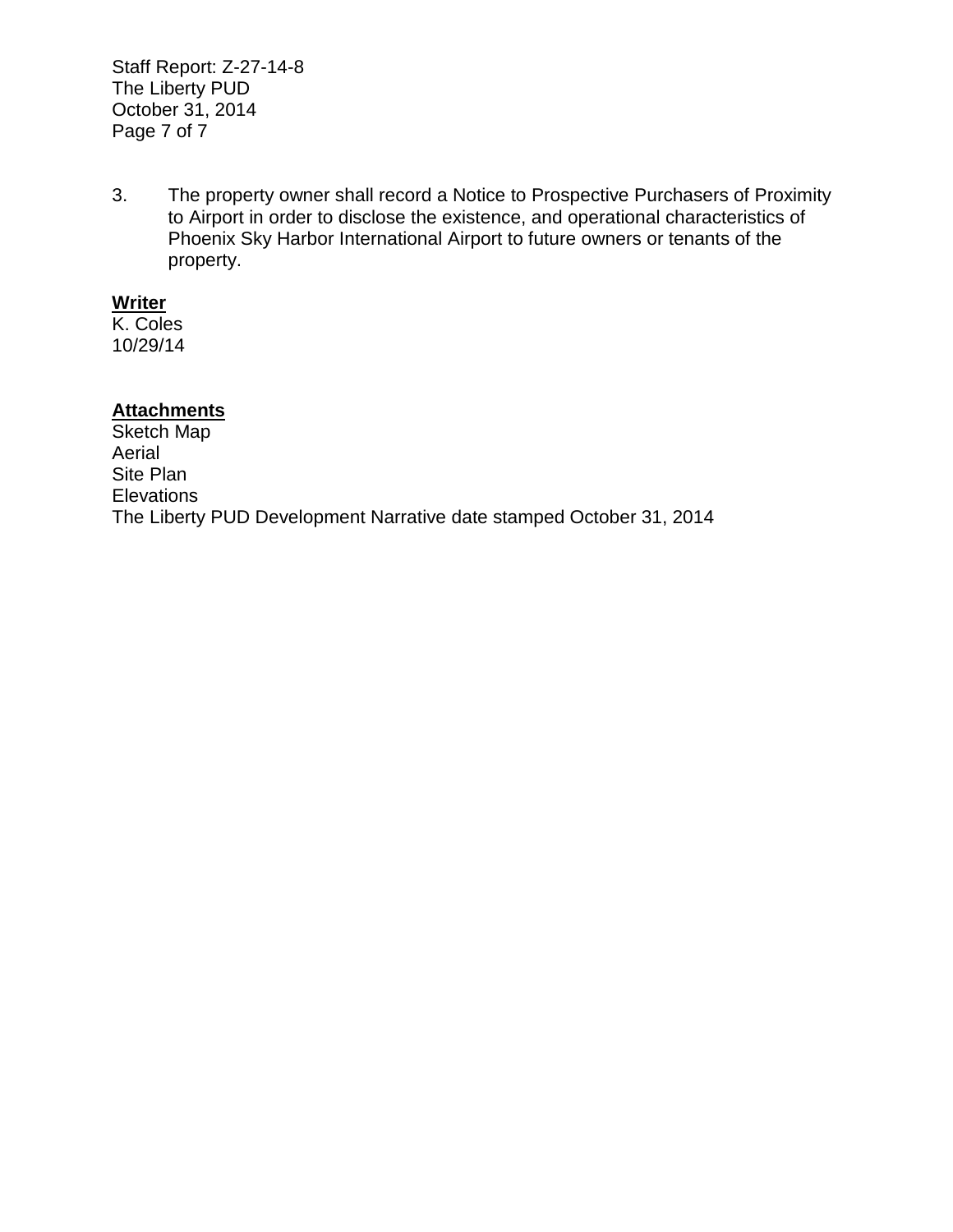

S.\Department Share\VS Share\PL GIS\IS\_Team\Core\_Functions\Zoning\sketch\_maps\2014\Z-27-14.mxd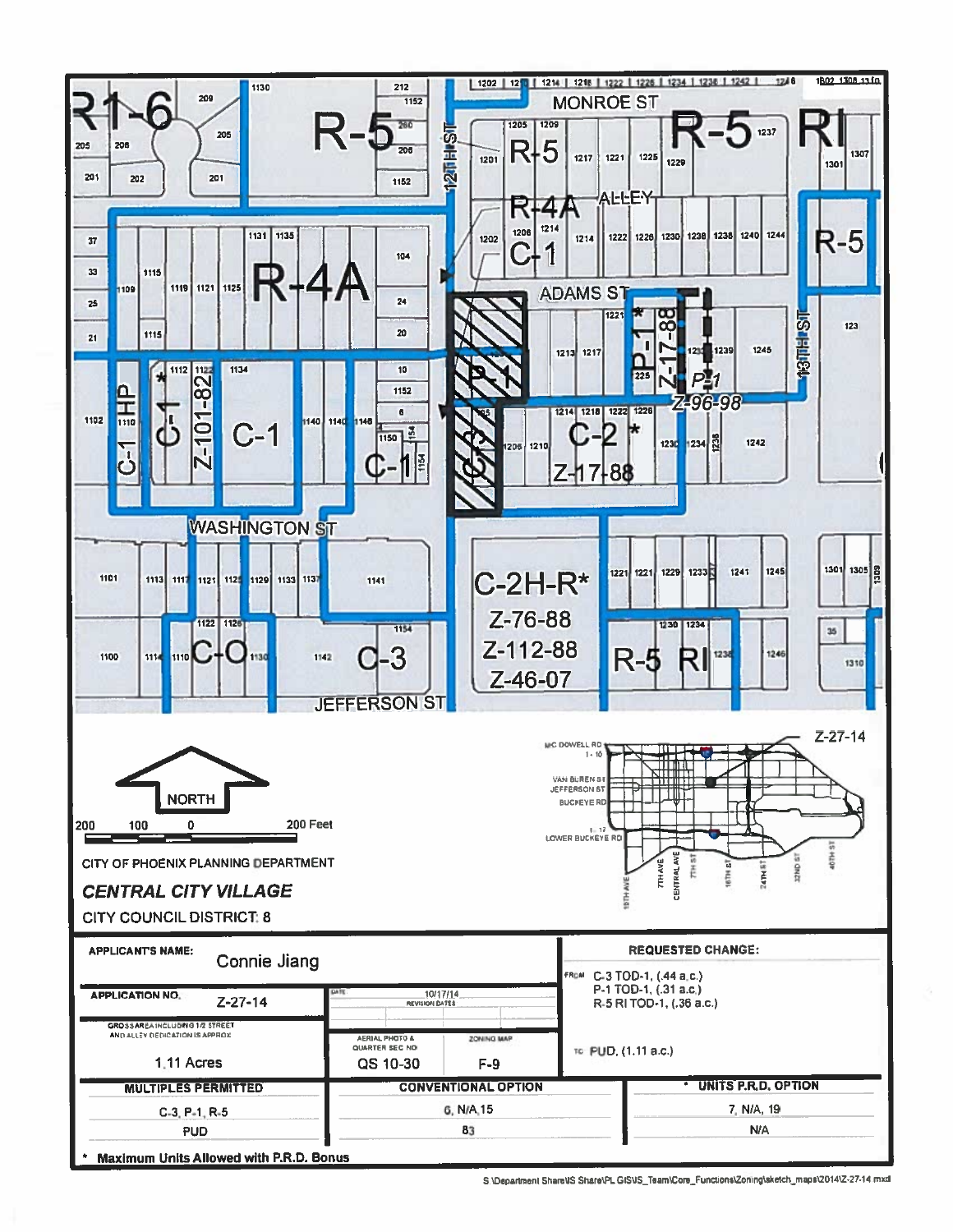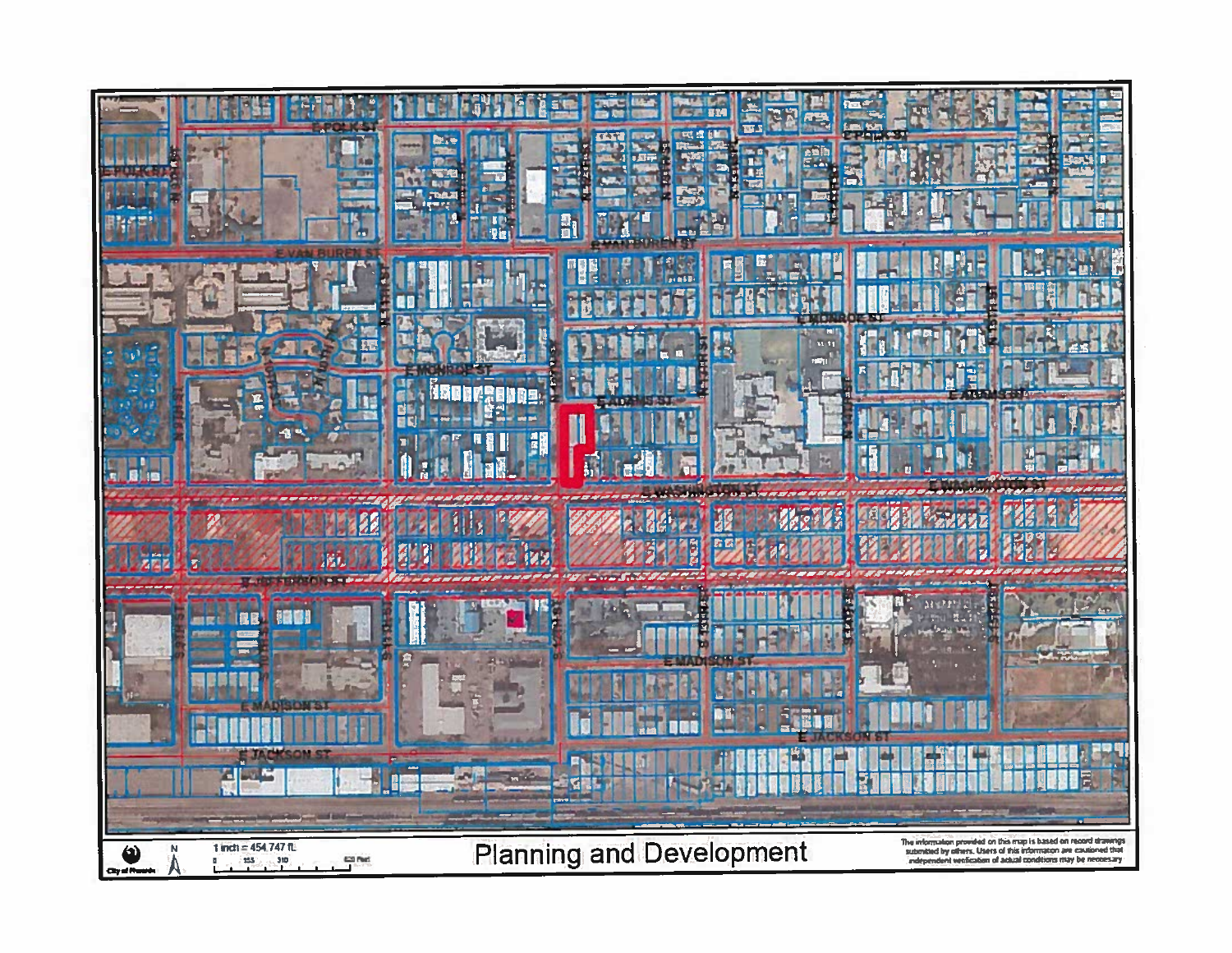